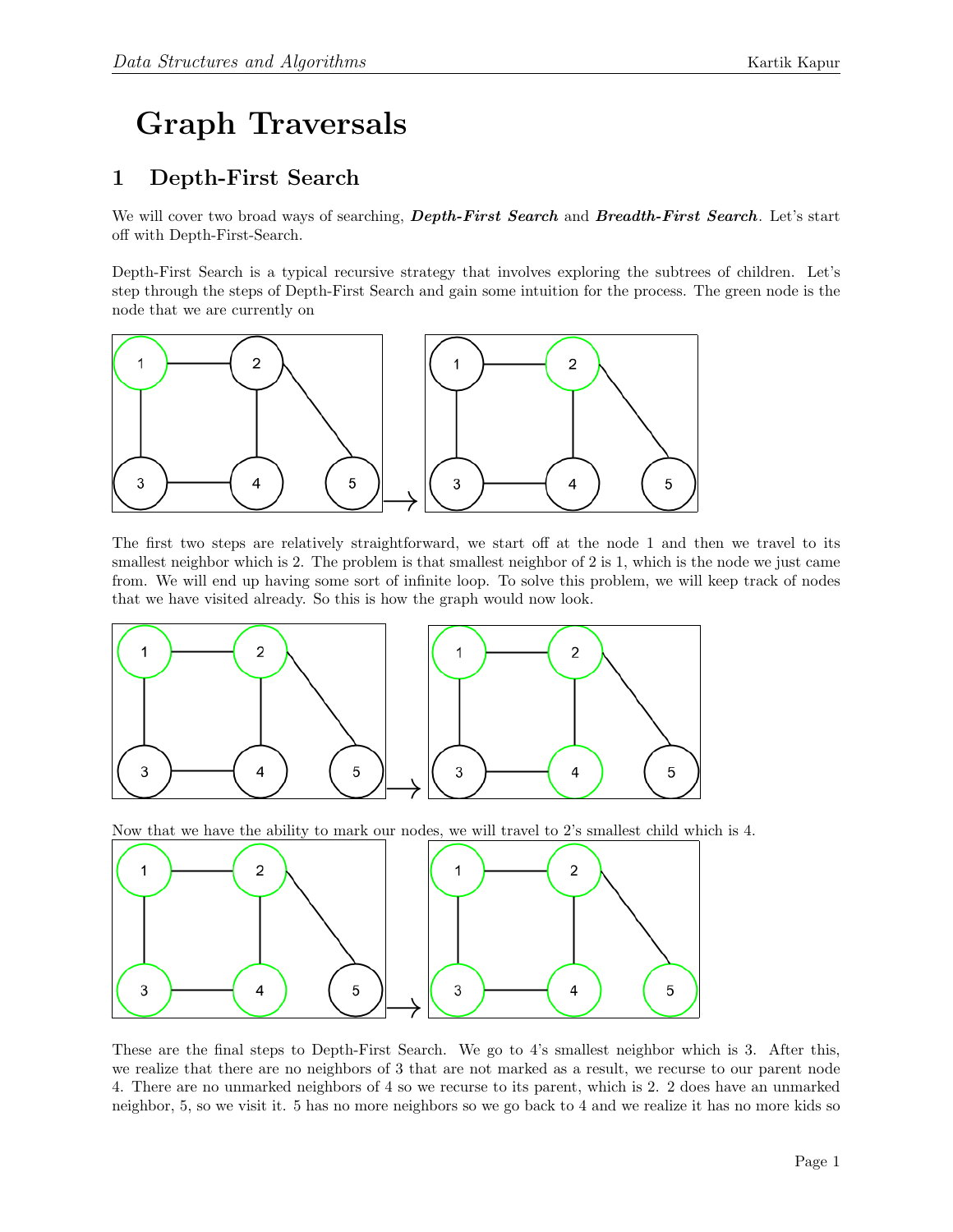it goes to 1. 1 no longer has anymore neighbors that are unmarked (since 3 was marked through 4) so our process is done.

Now that an understanding of what Depth-First search is has been established, let's discuss how to properly implement this. The main data structure that will be used is a Stack. For our earlier graph, our stack would initially be the element {1}. After 1 is popped, we place it's children in the stack making the stack  $\{2,3\}$ . Following this, 2 is popped which leads to a stack of  $\{4,5,3\}$ . Once 4 is popped our stack looks like {3, 5, 3}. When the final 3 is the only element in the stack, it is noted that we have already visited the node, since it is marked, so there is no need to visit it again.

As we mentioned earlier, if we go with a naive approach of Depth-First Search, it has the possibility of failing because you may end up getting into an infinite loop. To solve this problem, we suggested the "marking" of a node, but now we will go over how to actually implement it. A nice intuitive way of approaching this problem is having a boolean array that keeps track of if a node has been visited. All elements in the array are initially False, and they are marked as True once they are visited. The code for this traversal can look like the following:

```
1 public class DepthFirstDemo{
2 private boolean [] marked;
3 private int [] edgeTo;
4 private int s;
5 public DepthFirstDemo (Graph G, int s) {
6 marked = new boolean [G.V()];
7 edgeTo = new int [G.V()];8 \t\t \text{this.s} = s;9 \mathrm{d} f s (G, s);
10 }
11 private void dfs (Graph G, int v) {
12 marked [v] = true;13 for (int w : G.add(v)) {
14 if \{! \text{ marked } [w] \} {
15 \text{edgeTo}[w] = v;16 \quad d \, \text{fs} \, (\text{G}, \, \text{w});17 }
18 }
19 }
20 }
```
This code runs in  $O(V + E)$  time when represented by an Adjacency List. We can derive this by realizing that a vertex may only be visited once (V) and in worst case, you iterate over all the edges (E) which gets us to  $O(V + E)$ . The amount of memory that this takes up is worst case  $O(V)$  or the size of the stack.

## 2 Breadth-First Search

To start off this section, let's consider the problem "find the shortest path between 2 vertices" and let's approach it with our current method of Depth-First Search. Running the algorithm, you can see that it fails in certain cases such as the following problem, where we are trying to find the shortest path from 1 to 3:

In this case, using Depth-First Search, we would start from 1 then go to 2 and from there go to 3; however, the shortest path would have been to go directly from 1 to 3. So solve this problem, we can use and algorithm called . Breadth-First Search differs from Depth-First Search as instead of going through one child's sub children, we visit all of a node's neighbors before exploring the neighbor's of those nodes. Let's walk through an example, in it, we will keep a similar way of marking nodes that we did for Depth-First Search: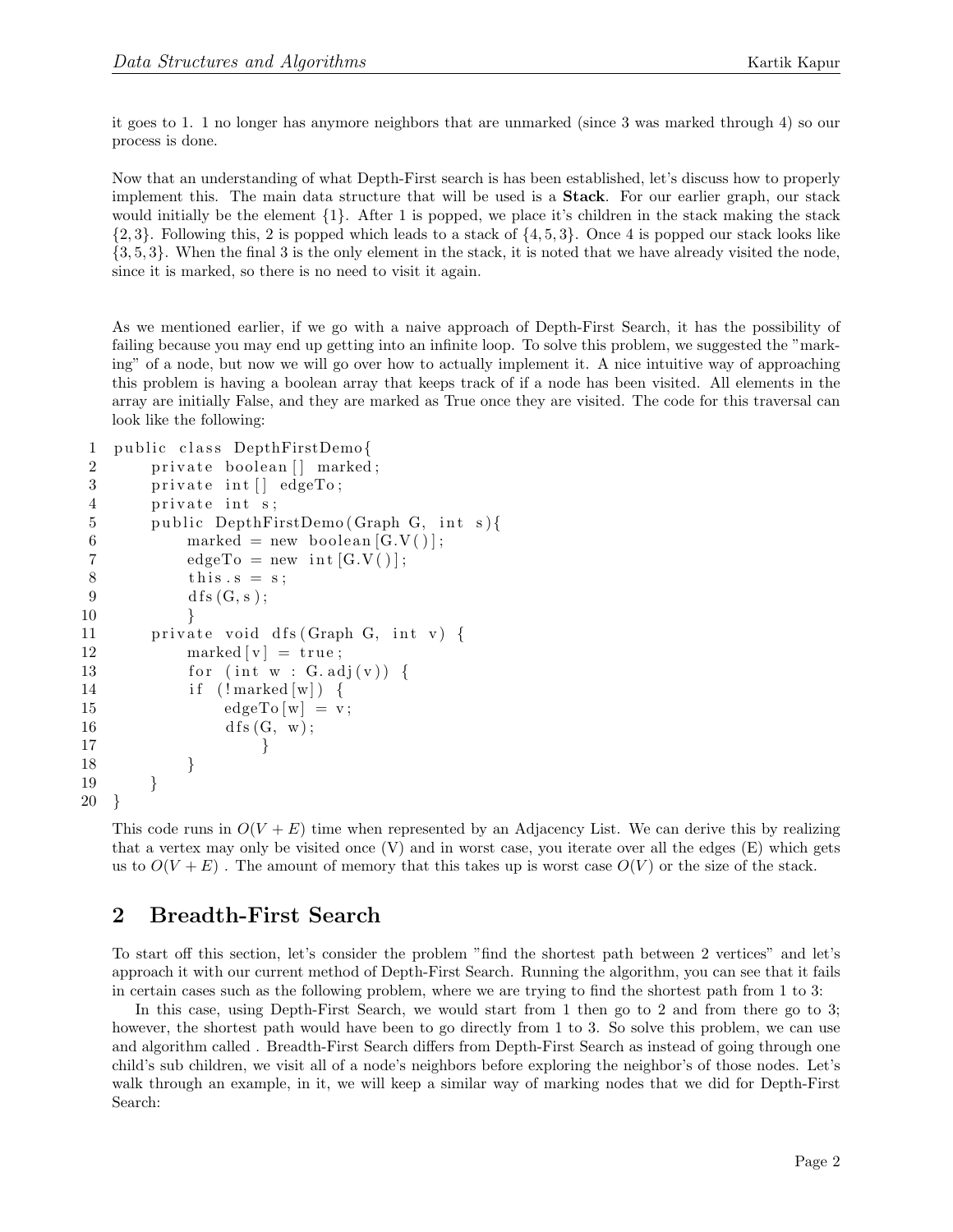

In the initial step, we start off at node 1. We then mark the node and go to its neighbors, which are 2 and 3.



We first go to 2's neighbors, 4 and 5; however, before we visit their neighbors, we go to node 3 and visit its neighbor. 3's neighbors which are 4 and 8.



These last few steps involve our last level. We go to 4's neighbor, 8, and after that, we go to 5's neighbor 7. After this, we have finished our Breadth First Search.